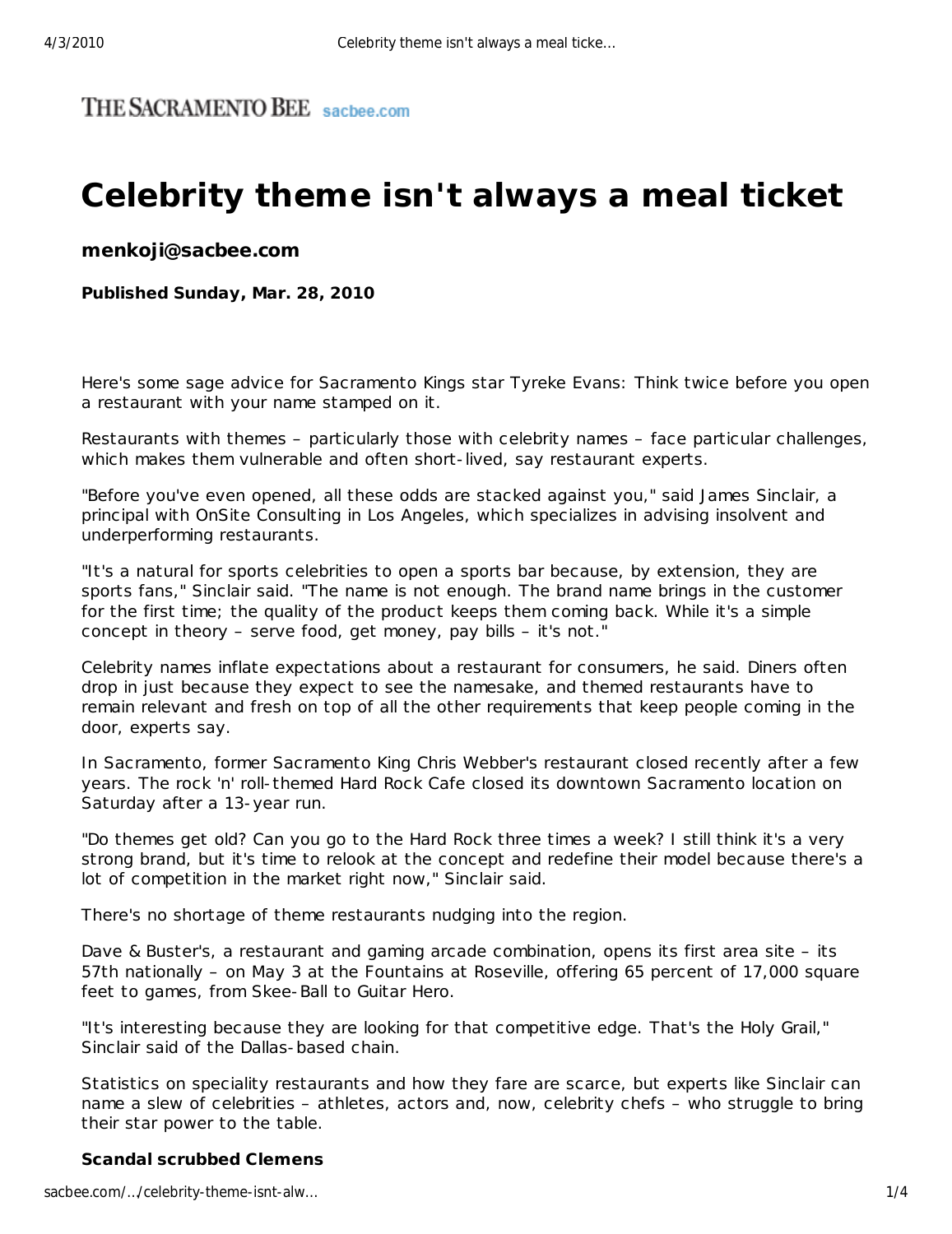At headlinerdiners.com, Matt Bridgeford has gathered details € such as photos and recollections € on celebrity restaurants in 500 locations. He estimates that just under half were opened by sports celebrities.

Bridgeford, a Seattle assisted-care worker, figures he's visited 50 of them. He's seen the best and the worst of the concept, he said. Major-league pitcher Roger Clemens, scandal-ridden and disgraced over links to steroid use, had to scrap plans for a Houston restaurant before it even opened, he said.

He's also marveled at New York Yankee Mickey Mantle's restaurant that is going strong in the city that loved him, a legend that can draw in tourists and fans years after his death. He's also sampled Danny DeVito's steak house in Miami, an upscale menu that the rotund actor personally developed: try an 8-ounce rib-eye steak for \$60.

"It was the best shrimp I ever had," he said.

"I think there has to be a chance you are going to walk in and see the celebrity there, having fun, and you might take your picture with them or something," he said of the ideal, successful celebrity restaurant.

If a celebrity or athlete doesn't frequent the business, then those \$20 hamburgers will be a hard sell, he said.

He had hoped to make it to Webber's Center Court With C-Webb in Natomas, but after about three years it closed in November as the recession weeded out underperformers.

"It's hard to expect that these places are going to last for 20 years," Bridgeford said.

The food has to be good

The primary pitfall when celebs become entrepreneurs is they bank too heavily on their persona, said a Riverside restaurant consultant.

"I've seen a lot of celebrity restaurants in different parts of the country," said Ron Santibanez. "The inherent problem I see is that they have focused more on the name than on the food and service. It's still a restaurant. There is a still a level of service that needs to be met."

After the initial hype, the aura could fade if execution falls short, he said: "Then you're just left with a restaurant. If customers don't leave a restaurant talking about the food, you've got a problem."

Former NBA great Karl Malone had partnered in a short-lived restaurant that opened in Riverside County, more than an hour from the Los Angeles area where he played briefly late in his career, he said. After the Laker Girls and other teammates opened the place, the fanfare fizzled.

"Once everything was said and done, it wasn't one of his hangouts and the food and service was mediocre," he said.

De Niro doesn't use name

On the other end, a popular concept could get overextended, Santibanez said.

He suggested that Wolfgang Puck, the Los Angeles celebrity chef, might be spreading himself too thin these days, with a couple dozen locations of varying concepts from fine to takeout dining, a line of frozen food and appliances. "No matter how famous a person is, it comes down to the execution," he said.

Some celebrities are less interested in putting their name out there on a restaurant marquee,

sacbee.com/€/celebrity-theme-isnt-alw€ 2/4